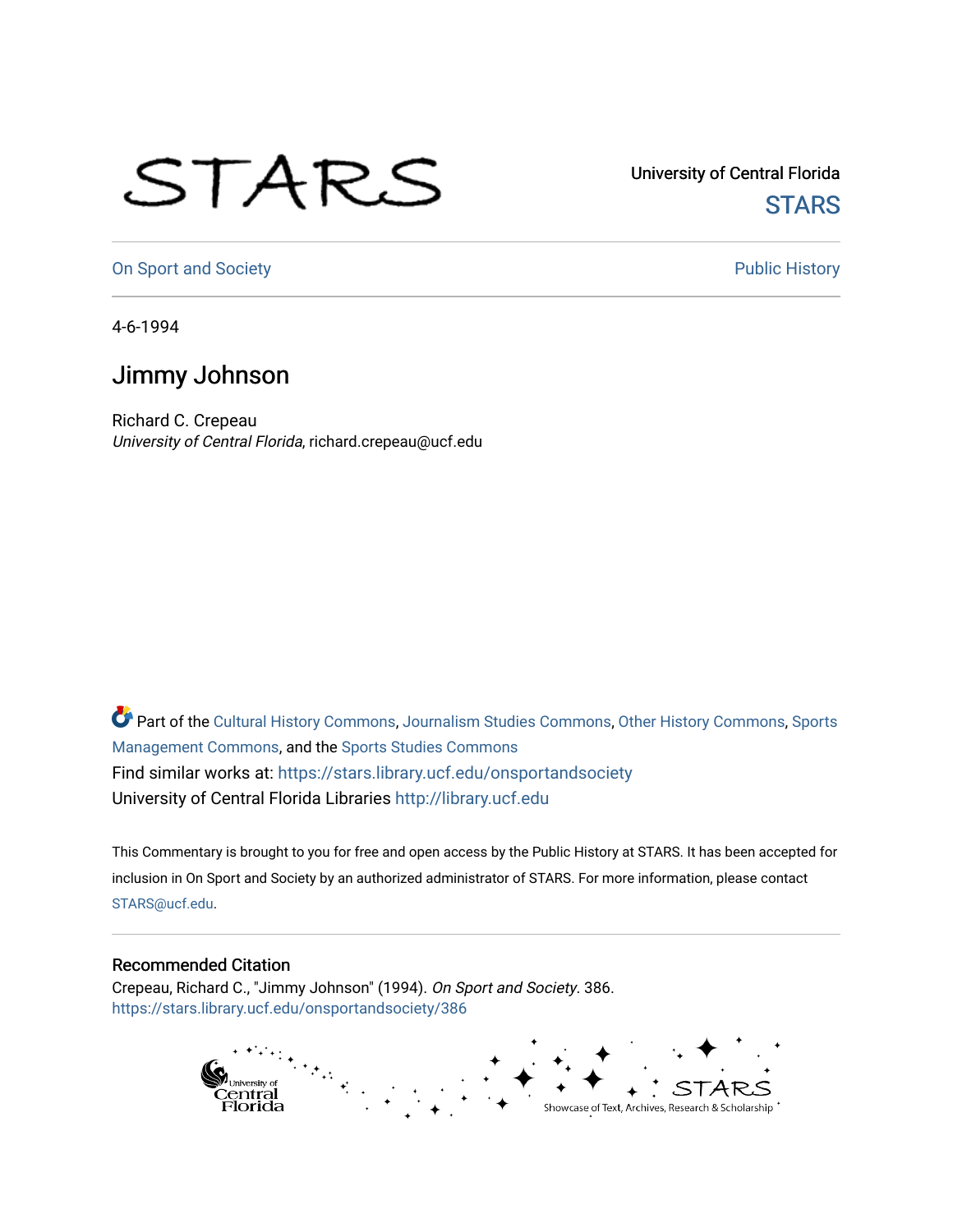## SPORT AND SOCIETY FOR H-ARETE April 6, 1994

It was a week to remember in Dallas. Even by Texas standards this story was as big and slimy as they come. Jimmy Johnson was gone, Barry Switzer had arrived, and Jerry Jones had just swapped the two biggest egos in football coaching for one another. Proving in the process that he has the biggest ego of all. Not to mention the most power.

When Jimmy Johnson was pushed out the door with several millions in pocket change, the obvious question was, who would take his place? It was difficult to believe that Jerry Jones would or could go out and find someone with as big an ego as Johnson's, and someone who at the same time was a bigger jerk than Jimmy. Ah, but it was deceptively easy, as waiting in the wings, actually waiting in the next room, was Barry Switzer, who only a short five years ago had one of the lowest acts in all of college football. It was easy to overlook Barry because he had not been in coaching since, and besides he had no NFL experience.

What he did have was a past that had crossed with both Jimmy and Jerry, and a record that could only irritate Jimmy Johnson as he left Dallas. To be replaced by Barry Switzer was perhaps the most painful part of this entire scenario for Johnson.

Jones and Switzer go back together as far as Jones and Johnson, and from Jones' point of view, to bring in Switzer is nearly perfect, as he brings in someone who had lost all his football status, and now owes everything to the leige lord of Dallas.

To see Switzer fawning over Jones, to see the smarmy and slimly pawing of Jones by Switzer, was to see a low form of human life reduced to court sicophant. To see Switzer in this position was both marvelous and pathetic. No human being should be put through such an act, but then maybe Barry Switzer should be.

For those of us across the land who have over the years developed a healthy hatred for the Cowboys and Dallas, it was a wonderful day. To contemplate the possible disintegration of the Cowboys is a joy, and certainly players like Troy Aikman, who left Switzer's Oklahoma as a freshman, will have some difficulty adjusting. As for Michael Irvin's tantrum, it could not have been more welcome. One can only wonder if professional football players making major dollars will take this Sooner streethustler seriously, or whether he will be laughed off the stage as Lou Holtz was in New York.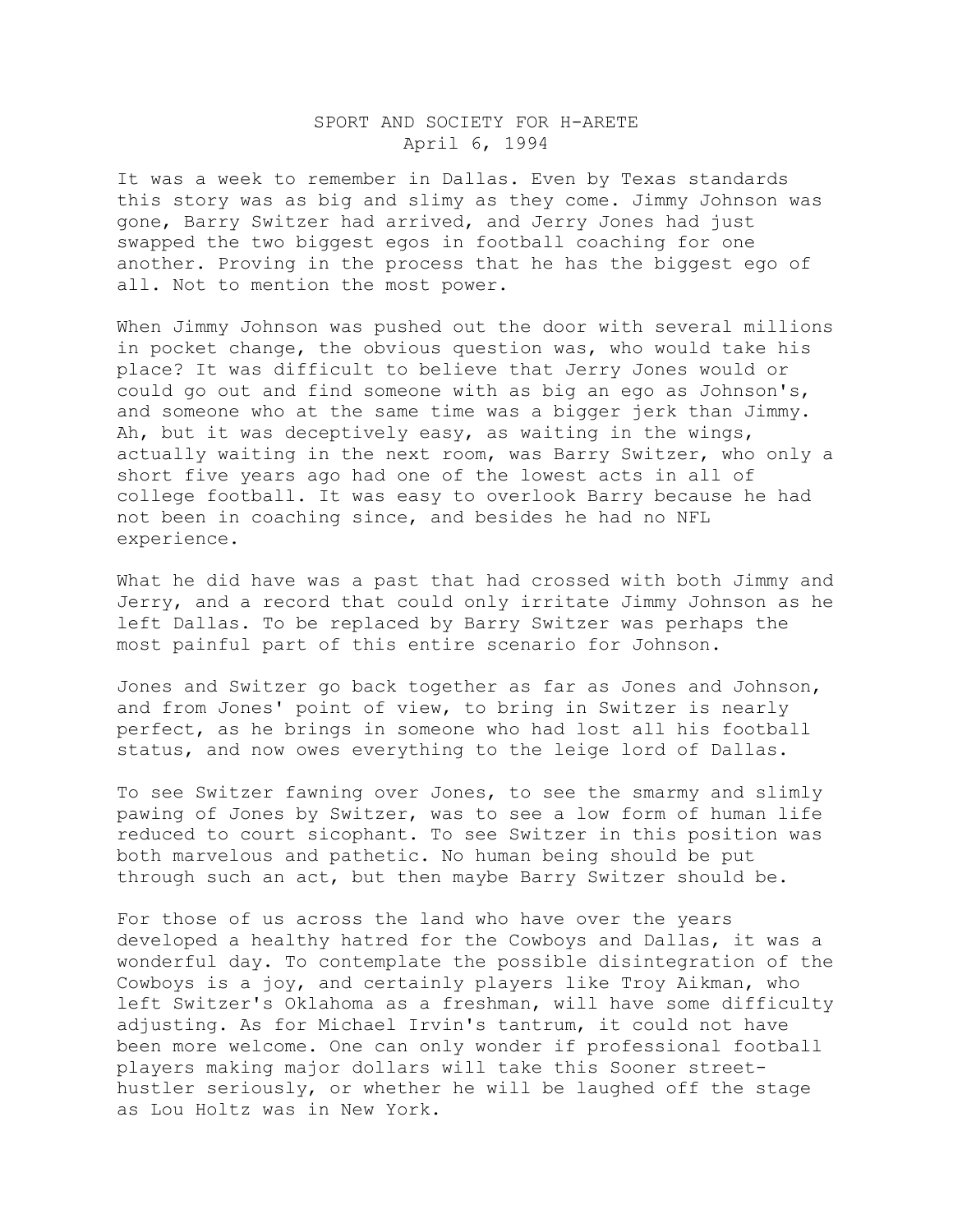As for Jimmy Johnson it is likely to be pure velvet. He leaves Dallas with millions in his pocket, a reputation as the best coach in America, college or pro, and the likelihood that he will be named head coach, general manager, part owner and minor diety somewhere in the next few months or the next year. One would think that someone like Wayne Huisenga, who just bought the Dolphins, will look to replace Shula with Johnson at least at the end of next season. Or perhaps the Charlotte franchise will give Johnson a piece of the club, total control of operations, and maybe a piece of the city. If all else fails Jimmy can always pick up a few pennies endorsing hair spray and blow driers, before he assumes a messianic role in some NFL bastion.

As for Jones and Switzer the only real question is who the Dallas fans will blame most when Dynasty gets cancelled? It is difficult to imagine that after all those years of hating Barry Switzer of Oklahoma, the fans of Dallas will be giving the Head Sooner a warm Texas welcome. This may be most fun in Dallas since J.R. got his.

Watching the press conference in which Johnson and Jones parted company was remarkable. These two giant egos sitting side by side trying to look civil, saying nice things about one another, was almost too much to take. But that paled with what came twenty-four hours later. It may have been the slimiest scene in the history of American sport. Here were two guys who really deserved one another. It was magical, turning your stomach and warming your heart at one and the same time. The only thing better would have been the naming of Lou Holtz as Switzer's assistant, and Bobby Knight as director of public relations.

Those who wonder if crime pays, should ask Barry Switzer.

And speaking of all these Arkansas guys, how would you like a job in which you could host an Easter egg roll on your lawn in the morning in Washington, go to an opening day baseball game in the afternoon in Cleveland, and finish by watching your favorite college basketball team win the national championship in Charlotte that same night. And you can do all of this without paying a scalper a dime, without worry about an airline losing your luggage, and with a guarantee of great seats at all the events.

Is this the year of the Hog, or what?!